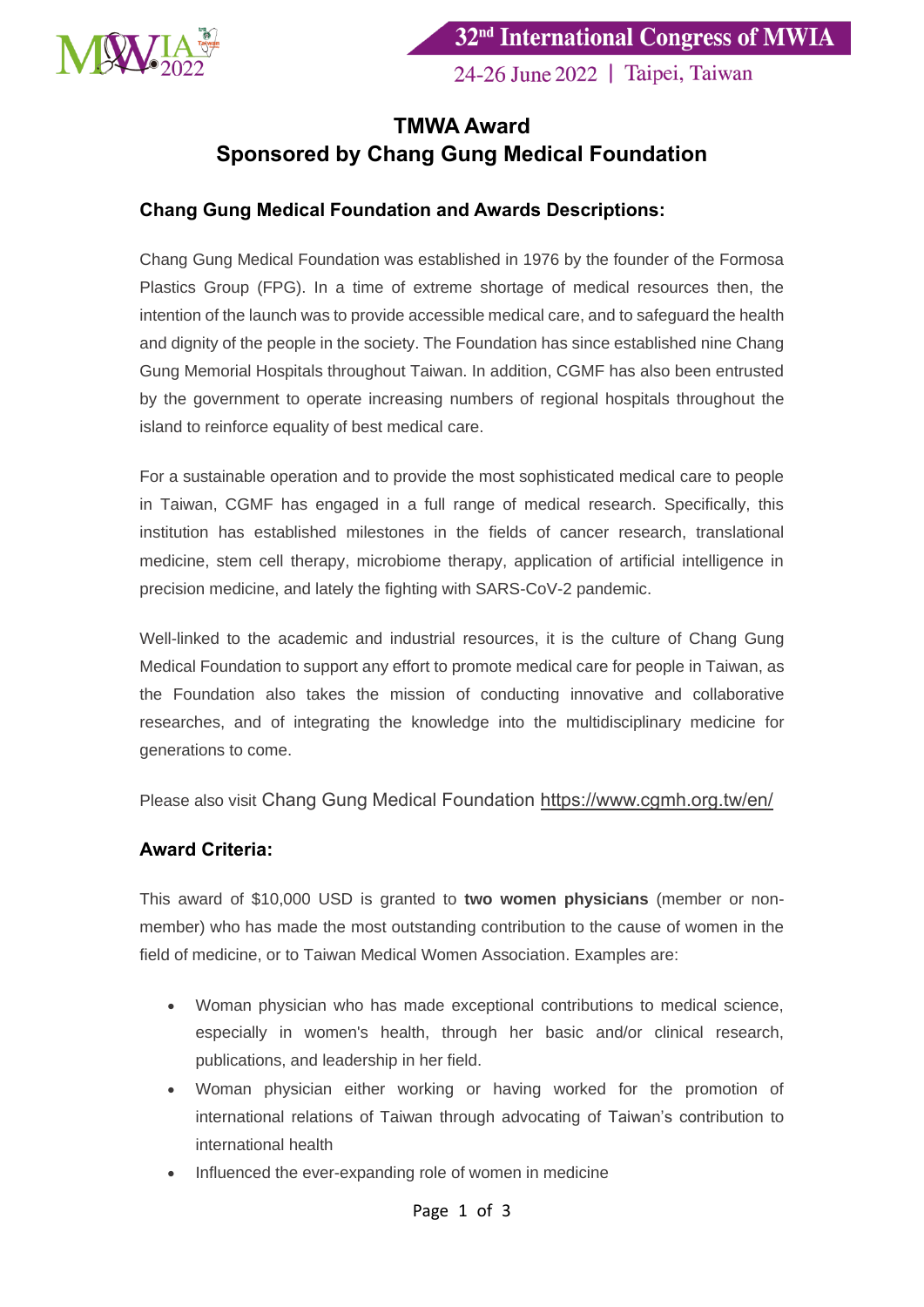

24-26 June 2022 | Taipei, Taiwan

- Demonstrated commitment, originality, innovation, or creativity in her field of medicine
- Made exceptional contribution to her field of medicine
- Achieved recognition as a leader in women's health in the area of public policy, health care delivery, research, medical education, patient care, application of basic sciences to health care
- Promotion of human rights, gender equality, and social-related matters

Which can be supported by:

- Evidence of exceptional-quality scientific research
- Extensive publication record
- High national or international leadership profile
- Chair of national or international committees
- Presidency of national or international scientific organizations
- History of advocacy on women's, adolescent's, children's health issues

**Award Nomination Form:<https://forms.gle/Y6AXrLf6AxBVyYeX6> Application Period: February 14 to April 30, 2022 Announcement of winner: May 24, 2022**